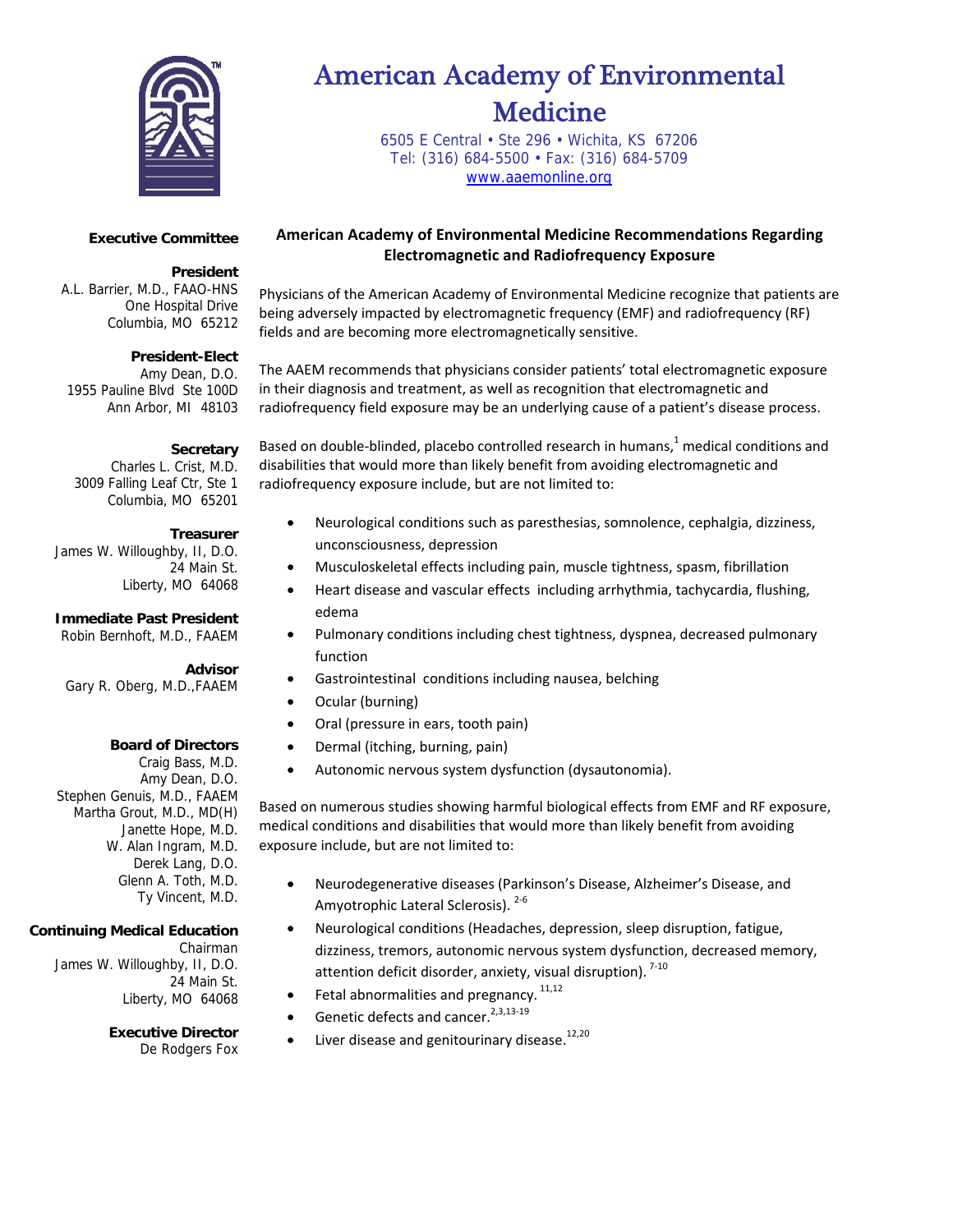Because Smart Meters produce Radiofrequency emissions, it is recommended that patients with the above conditions and disabilities be accommodated to protect their health. The AAEM recommends: that no Smart Meters be on these patients' homes, that Smart Meters be removed within a reasonable distance of patients' homes depending on the patients' perception and/or symptoms, and that no collection meters be placed near patients' homes depending on patients' perception and/or symptoms.

Submitted by: Amy L. Dean, DO and William J. Rea, MD

Approved July 12, 2012 by the Executive Committee of the American Academy of Environmental Medicine

#### **Bibliography**

- 1. Rea WJ, Pan Y, Fenyves EJ, et al. Electromagnetic field sensitivity. Journal of Bioelectricity. 1991; 10(1 &2): 243‐256.
- 2. Xu S, Zhou Z, Zhang L, et al. Exposure to 1800 MHZ radiofrequency radiation induces oxidative damage to mitochondrial DNA in primary cultured neurons. Brain Research. 2010; 1311: 189-196.
- 3. Zhao T, Zou S, Knapp P. Exposure to cell phone radiation up‐regulates apoptosis genes in primary cultures of neurons and astrocytes. Neurosci Lett. 2007; 412(1): 34‐38.
- 4. Nittby H, Brun A, Eberhardt J, et al. Increased blood‐brain barrier permeability in mammalian brain 7 days after exposure to the radiation from a GSM‐900 mobile phone. Pathophysiology. 2009; 16: 103‐112.
- 5. Awad SM, Hassan NS. Health Risks of electromagnetic radiation from mobile phone on brain of rats. J. Appl. Sci. Res. 2008; 4(12): 1994‐2000.
- 6. Leszczynski D, Joenvaara S. Non‐thermal activation of the hsp27/p38MAPK stress pathway by mobile phone radiation in human endothelial cells: Molecular mechanism for cancer ‐ and blood‐ brain barrier ‐ related effects. Differentiation. 2002; 70: 120‐129.
- 7. Santini R, Santini P, Danze JM, et al. Study of the health of people living in the vicinity of mobile phone base stations: 1. Influences of distance and sex. Pathol Biol. 2002; 50: 369‐373.
- 8. Abdel-Rassoul G, Abou El-Fateh O, Abou Salem M, et al. Neurobehavioral effects among inhabitants around mobile phone base stations. Neurotox. 2007; 28(2): 434‐440.
- 9. Hutter HP, Moshammer H, Wallner P, Kundi M. Subjective symptoms, sleeping problems, and cognitive performance in subjects living near mobile phone base stations. Occup. Environ. Med. 2006; 63: 307‐313.